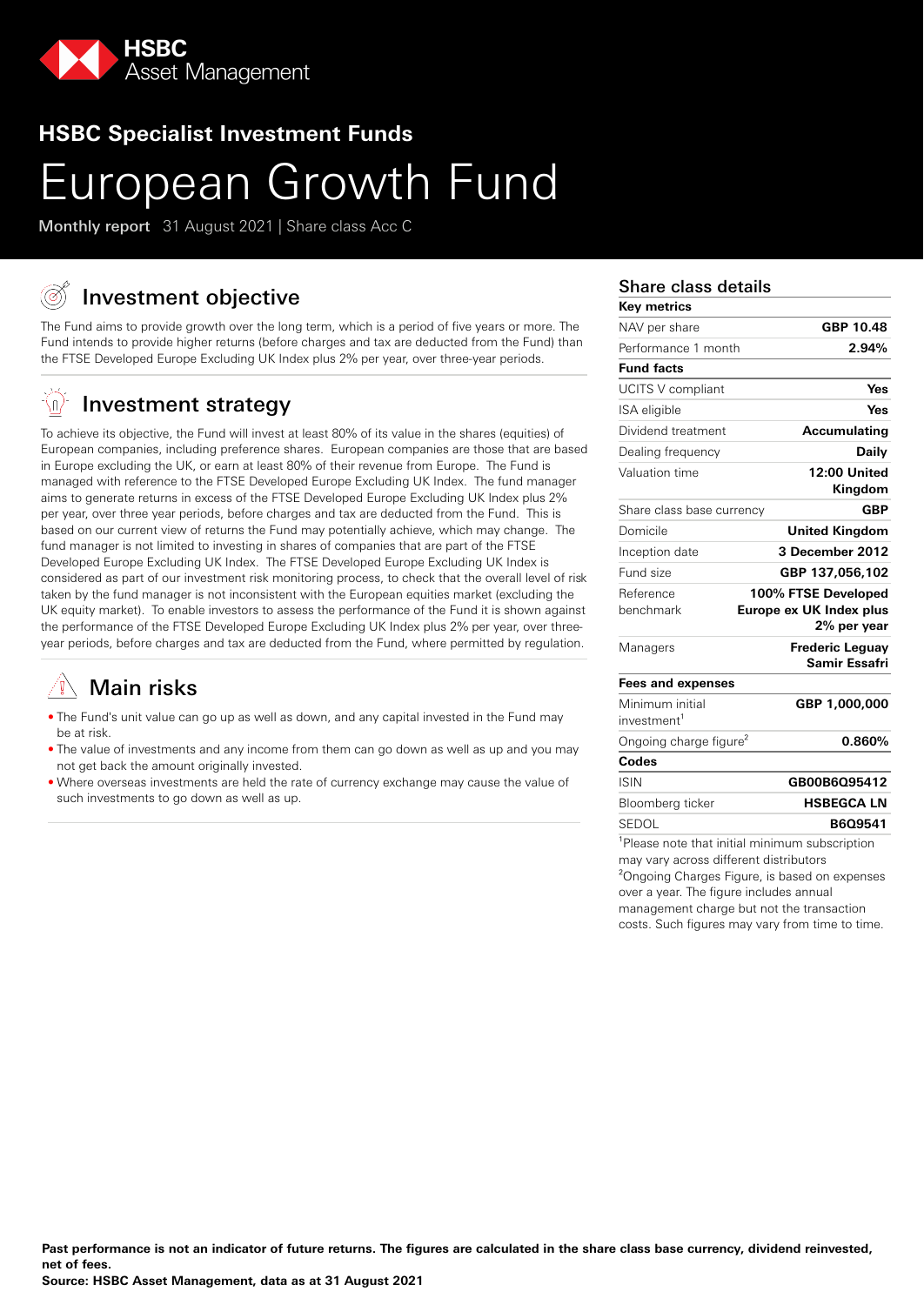

| Performance (%)         | <b>YTD</b> | month                     | 3 months | 6 months                  | 1 vear                    | 3 years ann               | 5 years ann               |
|-------------------------|------------|---------------------------|----------|---------------------------|---------------------------|---------------------------|---------------------------|
| Acc C                   | 15.53      | 2.94                      | 1.84     | 15.14                     | 28.05                     | 6.48                      | 6.93                      |
| Reference Benchmark     | 17.47      | 2.94                      | 6.84     | 19.36                     | 29.85                     | 12.67                     | 13.72                     |
| Rolling performance (%) |            | 31/08/2020-<br>31/08/2021 |          | 31/08/2019-<br>31/08/2020 | 31/08/2018-<br>31/08/2019 | 31/08/2017-<br>31/08/2018 | 31/08/2016-<br>31/08/2017 |
| Acc C                   |            |                           | 28.05    | $-5.40$                   | $-0.34$                   | $-2.72$                   | 19.04                     |
| Reference Benchmark     |            |                           | 29.85    | 3.05                      | 6.90                      | 3.44                      | 28.52                     |

|                          |                | Reference      |                      |       | Reference        |
|--------------------------|----------------|----------------|----------------------|-------|------------------|
| <b>Characteristics</b>   | Fund           | Benchmark      | 3-Year Risk Measures | Acc C | <b>Benchmark</b> |
| No. of holdings ex cash  | 48             | 910            | Volatility           | $- -$ | $- -$            |
| Average market cap (GBP) | 96.490.360.000 | 69.440.820.000 | Information ratio    | $- -$ | $- -$            |
|                          |                |                | Beta                 | $- -$ | $- -$            |

### **Sector allocation (%)**



**Past performance is not an indicator of future returns. The figures are calculated in the share class base currency, dividend reinvested, net of fees.**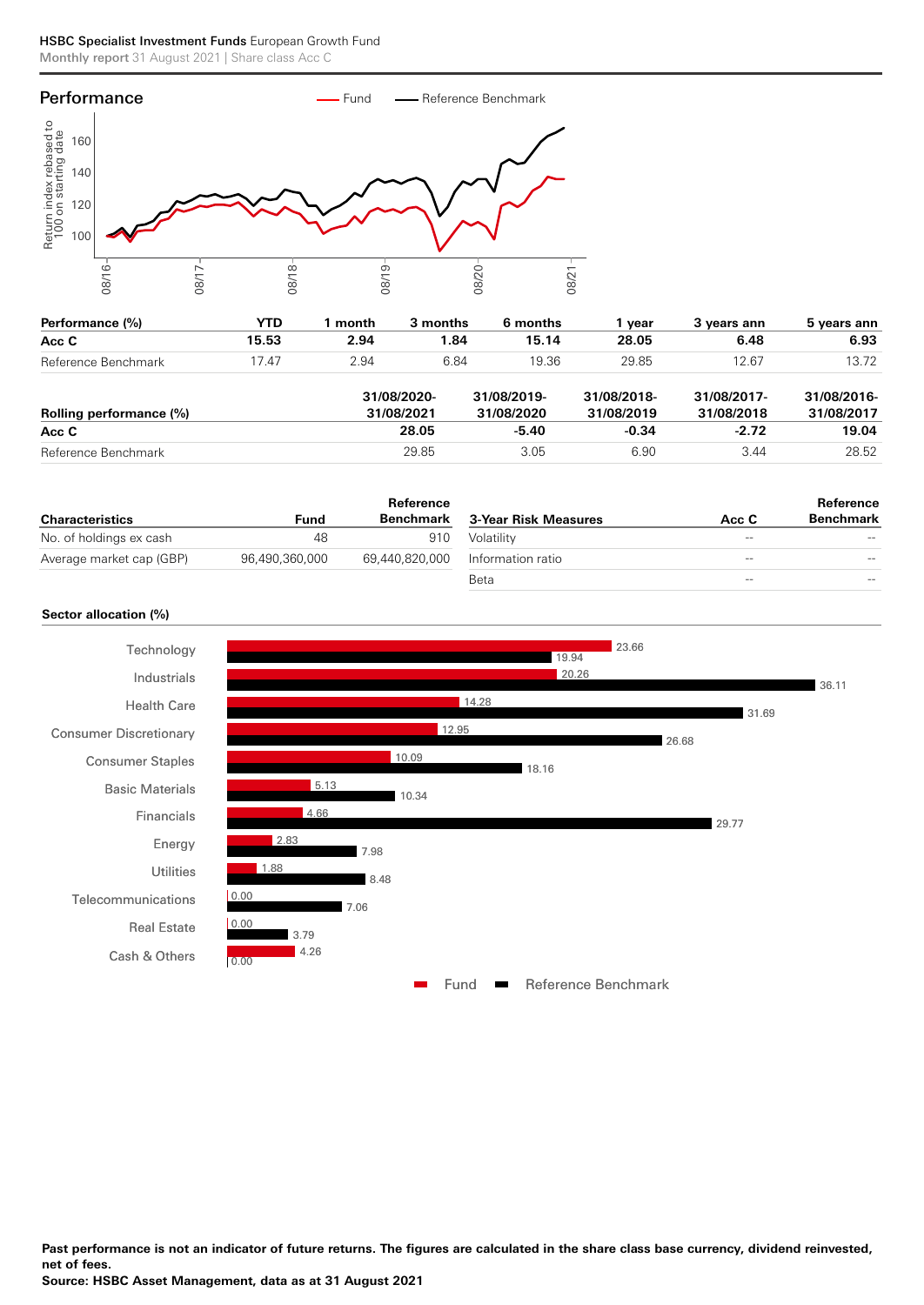### **Geographical allocation (%)**



| Top 10 holdings                | Location           | <b>Sector</b>           | Weight (%) |
|--------------------------------|--------------------|-------------------------|------------|
| <b>ASML Holding NV</b>         | <b>Netherlands</b> | Technology              | 7.01       |
| LVMH Moet Hennessy Louis Vuitt | France             | Consumer Discretionary  | 5.09       |
| Nestle SA                      | Switzerland        | <b>Consumer Staples</b> | 4.56       |
| Novartis AG                    | Switzerland        | <b>Health Care</b>      | 3.31       |
| Roche Holding AG               | Switzerland        | <b>Health Care</b>      | 3.17       |
| L'Oreal SA                     | France             | Consumer Discretionary  | 2.93       |
| SAP SE                         | Germany            | Technology              | 2.90       |
| Air Liquide SA                 | France             | <b>Basic Materials</b>  | 2.86       |
| Siemens AG                     | Germany            | Industrials             | 2.78       |
| Airbus SE                      | France             | Industrials             | 2.78       |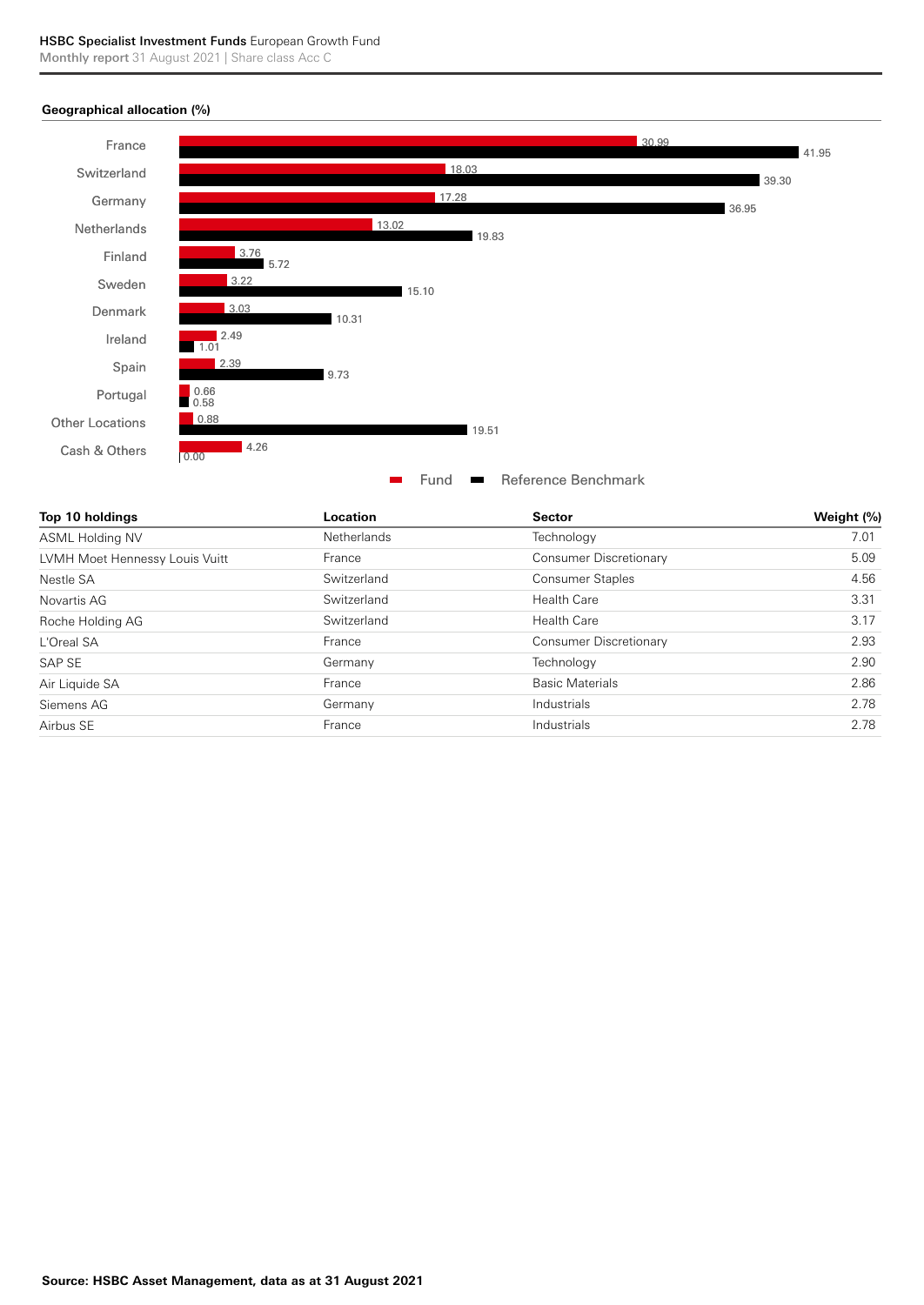# Monthly performance commentary

#### Market performance

Logically, this environment was good for growth or "quality" market compartments. The financial sector profited from the stabilisation of long-term rates against a backdrop of solid quarterly earnings releases. Geographically, the markets deemed defensive or quality tended to outperform: The Dutch market gained +7.34%, the Danish market +4.14%. Note the underperforming French market, dragged down by luxury goods stocks. On the sector level, apart from semiconductors (+10.40%), sectors deemed defensive led the pack. Food retail rose +6.85%, insurance +4.37%, and pharmaceuticals +3.91%. At the bottom of the table, we find automotive (-1.73%) and basic industries (+0.19%). Note the substantial underperformance of durable goods (-5.50%), affected by the Chinese government's announcements. In terms of styles, value stocks underperformed for the fifth consecutive month compared to quality. Small caps were the big winners: the MSCI Europe Small Index gained more than +3.5%, driven by strong quarterly earnings, often in niche markets, as well as announcements of capital transactions (acquisitions, asset disposals, etc.). The US market continues to break records, also supported by financials and defensive stocks.

#### Fund's Performance and positioning

The sector allocation made a slight positive contribution to this relative performance. Investors continued to fret over the public health situation, yet, despite very good earnings reports in the second quarter, they also reacted to the visible slowdown by the Chinese economy and its administration's more interventionist attitude toward the operation of certain business sectors. It was confirmed that market operators were repositioning into more defensive or growth sectors. As such, our overweighting of food retail, in which some names are drawing the interest of private investment funds and telecoms had a positive impact on the fund's relative performance. Likewise, our overweighting of the banking sector, whose results came in above expectations, was good for us. But the biggest boost to the fund was its underweighting of the luxury goods sector, which was hit hard by the Chinese president's announcements, especially those in favour of greater distribution of wealth. On the other hand, technology's under-representation in the fund, specifically its semiconductor component, cost us once again. Our overweighting in Automobile and underweighting in pharmaceuticals were also detractors. Stock-picking made an unfavourable contribution to the fund's relative performance over the month. These picks weighed down pharmaceuticals (Grifols), transport (Bpost), capital goods (Metso-Outotec, Thales), basic industries (Arcelor), telecoms (Iliad) and insurance (Allianz). We did well from our picks in automotive (Stellantis), banking (ING), utilities (Engie) and food retailing (Carrefour) but to an insufficient degree. There were, however, measurable increases in some of the other bets we made in Axa, Ahold, Faurecia, CapGemini, KBC, Veolia, Siemens Energy and Teleperformance. We made no major changes to the broad lines of your portfolio in August. They continue to be dictated by an investment approach that focuses on stocks that are undervalued with regard to the profitability that they generate over the course of a cycle. We continue to overweight financials, energy, telecoms, and industrial stocks. In contrast, we are underweighted in consumer stocks, both staples and discretionaries, along with techs, real estate, health care and to a lesser extent, utilities. In August, our non-financial focus was on RELX, a global supplier of analysis and decision-making tools for business, which is in the top quartile of its industry. The company operates in four major market segments: Scientific, Risk, Legal and Exhibitions. In 2020, it generated GBP 7 billion in revenue. It does business in 40 countries, mainly in North America (61% of its revenues). It has more than 33,000 employees.

#### Outlook

The markets have begun to register a positive shift in earnings dynamics. As these are still quite strong, indices can climb without affecting valuations, which are close to their long-term averages. The central banks will remain accommodating as long as the recent inflationary jump is, as it says, transitory. The accelerating vaccination campaign will do a better job of absorbing any fourth wave. Lastly, thanks to the major fiscal policies in place, a dip in growth should also be temporary. In fact, stimulus plans will be implemented over several years, and should therefore provide strong and lasting support. Together with investors' rather cautious take on European equities, these factors prompt us to hold on to our constructive view of this asset class for the second half of the year. Only if inflation goes out of control would the situation go into a tailspin.